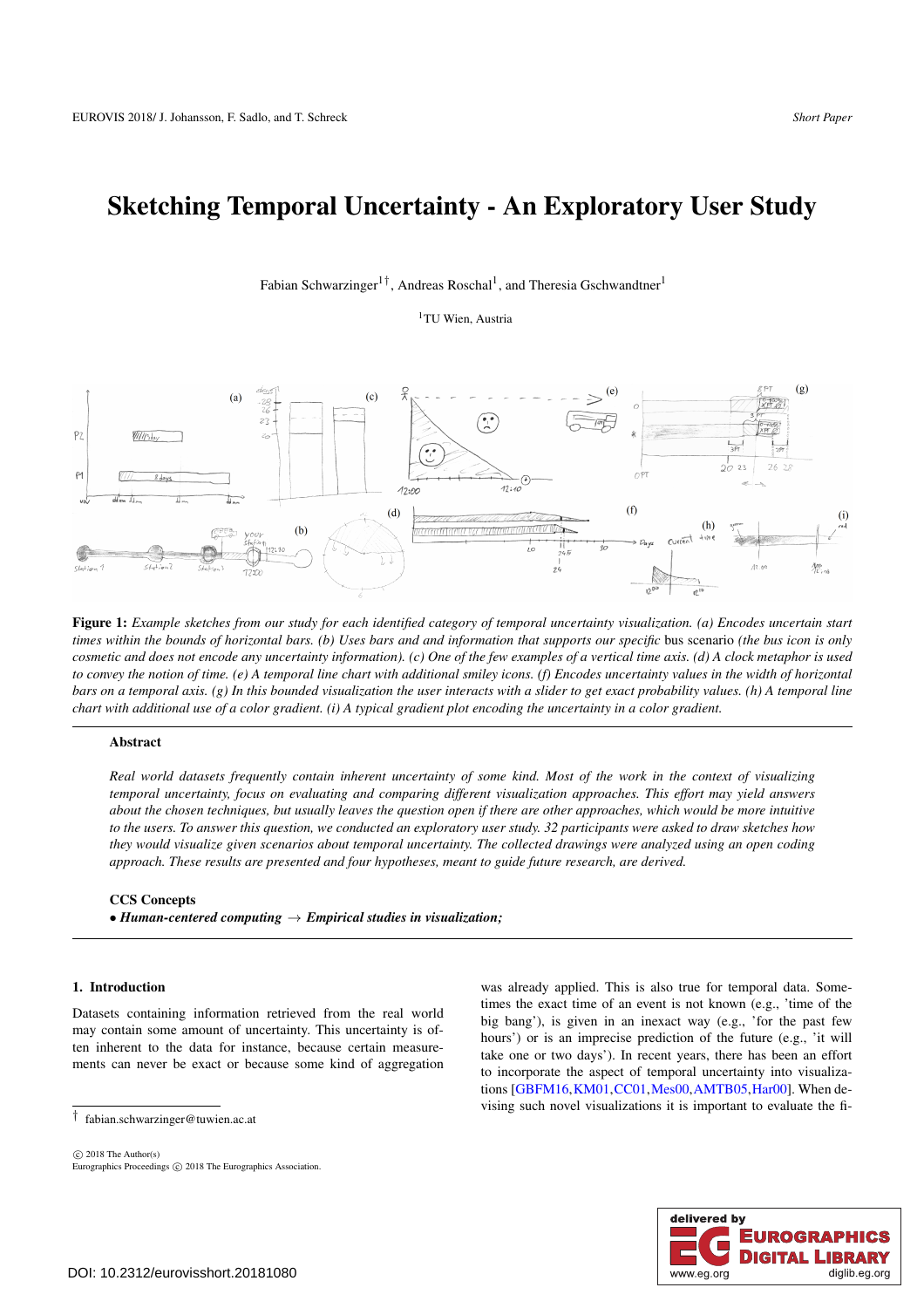<span id="page-1-1"></span>nal design, to make sure that it effectively supports the target user group in their tasks. Furthermore, it is important to not only do evaluation after the design and implementation of a solution, but also before [\[And08\]](#page-4-6). A thorough characterization of different evaluation methods during the design process of visualizations is given by Tamara Munzner's Nested Model [\[Mun09\]](#page-4-7).

There are also user studies not directly aimed at evaluating a specific visualization, but are of a more exploratory nature [\[WHC15,](#page-4-8) [WCR](#page-4-9)∗11, [GJZ](#page-4-10)∗12]. The goal of such experiments is to gain general insights regarding visualizations and their usage, as well as the identification of potential directions for future research. The work presented in this paper is a user study of this kind. The goal of this experiment is to identify intuitive visual representations and approaches in regard to temporal uncertainty. Our understanding of the term 'intuitive' in this context stems from the definition of Naumann et al. who state: *'A technical system is, in the context of a certain task, intuitively usable while the particular user is able to interact effectively, not-consciously using previous knowledge.'* [\[NHI](#page-4-11)∗07, p. 129]

To reach our goal, we posed typical everyday scenarios to our participants and asked them to sketch a visualization, that would support them in a given task within this scenario. The main contributions of this work are:

- The design and results of a qualitative user study about the visualization of temporal uncertainty.
- Insights on how participants would intuitively sketch temporal uncertainty.
- A categorization of the identified types of temporal uncertainty visualization.
- Four hypotheses derived from the study results, giving directions for future research.

## 2. Related Work

There are a number of studies evaluating different aspects of uncer-tainty visualization [\[CG14,](#page-4-12) [PKRJ10,](#page-4-13) [MRO](#page-4-14)<sup>∗</sup>12], however, there are only a few that focus on the visualization of temporal uncertainty.

Gschwandtner et al. [\[GBFM16\]](#page-4-0) compare six different visual encodings of temporal uncertainty and the results are several suggestions for which visualization works best for which kind of task. Kay et al. [\[KKHM16\]](#page-4-15) focused on visualizing realtime predictions of public transport data on mobile devices. They present a novel technique to display probability density on a time axis. The results of the evaluation show that conventional probability density plots can be discretized into dots to reduce the estimation variance of users.

These two previously presented works relate to ours in their focus on temporal uncertainty visualization. On the other hand, a study by Walny et al.  $[WCR^*11]$  $[WCR^*11]$  closely relates to ours in its methodology. The focus of their work was to observe researchers as they create spontaneous visualizations on whiteboards. To analyze the observations, an open coding approach was used. Their analysis yields a continuum of observed data representations, reaching from numeric representations to abstract ones. Furthermore, several implications for research and design are deduced and presented.

Most of the empirical work done in the domain of uncertainty visualization aims to evaluate and compare existing and newly devised designs [\[LBI](#page-4-16)∗12]. This often leaves the question open if the evaluated designs were the user's first choice, or if there is another more intuitive solution. To answer this question we take a more exploratory approach and ask users for their opinion, how they would like uncertainties to be visualized. This leads us to important insights about user preferences in regard to intuitive information visualization.

#### 3. Study Design

Our target user group is the general public, which is why we decided for a heterogeneous group of participants. We recruited 32 participants. 20 of our participants are male, while 12 of them are female. 24 participants were under the age of 30, while 8 were older. We chose our participants in a way that they had varying degrees of experience with visualizations but were no experts in visualization[†](#page-1-0).

Since we wanted to understand which representations people intuitively think of in the context of temporal uncertainty, we did not present any visualizations to our participants. Instead, we provided a scenario and a corresponding goal and let the users think of an appropriate representation. This way the results are not merely a comparison of existing techniques, but explore the imaginations and expectations of users in the context of temporal uncertainty. The four scenarios were chosen to be representative for specific tasks that might benefit from the visualization of uncertainties:

- 1. *Bus scenario* The first assignment is to create a visualization that supports the user in gauging the probability that an event will happen before/after a given point in time. The concrete scenario described to the participants is as follows: 'A bus should arrive at 12:00, but may be running late for up to 10 minutes. How would you visualize this scenario, so that you can estimate the probability of still catching the bus if you arrive at the bus station at a given point in time?'
- 2. *Project scenario* The second scenario is about the comparison of two events with uncertain end times. The assignment is to create a representation that makes it possible to see which of the two events will end earlier on average. The concrete scenario is formulated like this: 'There are two possible approaches to a given project. The first approach will take 20 to 28 days, while the second one will take 23 to 26 days. How would you visualize the scenario, so you can effectively judge which of the two approaches will on average lead to an earlier completion of the project?'
- 3. *Project scenario* The third assignment works with the same scenario as the second one, but a different user task should be supported by the visualization. Instead of judging the average completion time, the user should be able to distinguish which of the two events has a higher probability of having ended at a given point in time. The concrete scenario is formulated like this: 'Consider the same two project approaches as before and

<span id="page-1-0"></span><sup>†</sup> Details are given in the supplementary material at: https://aceanddreed.github.io/Sketching-Temporal-Uncertainty/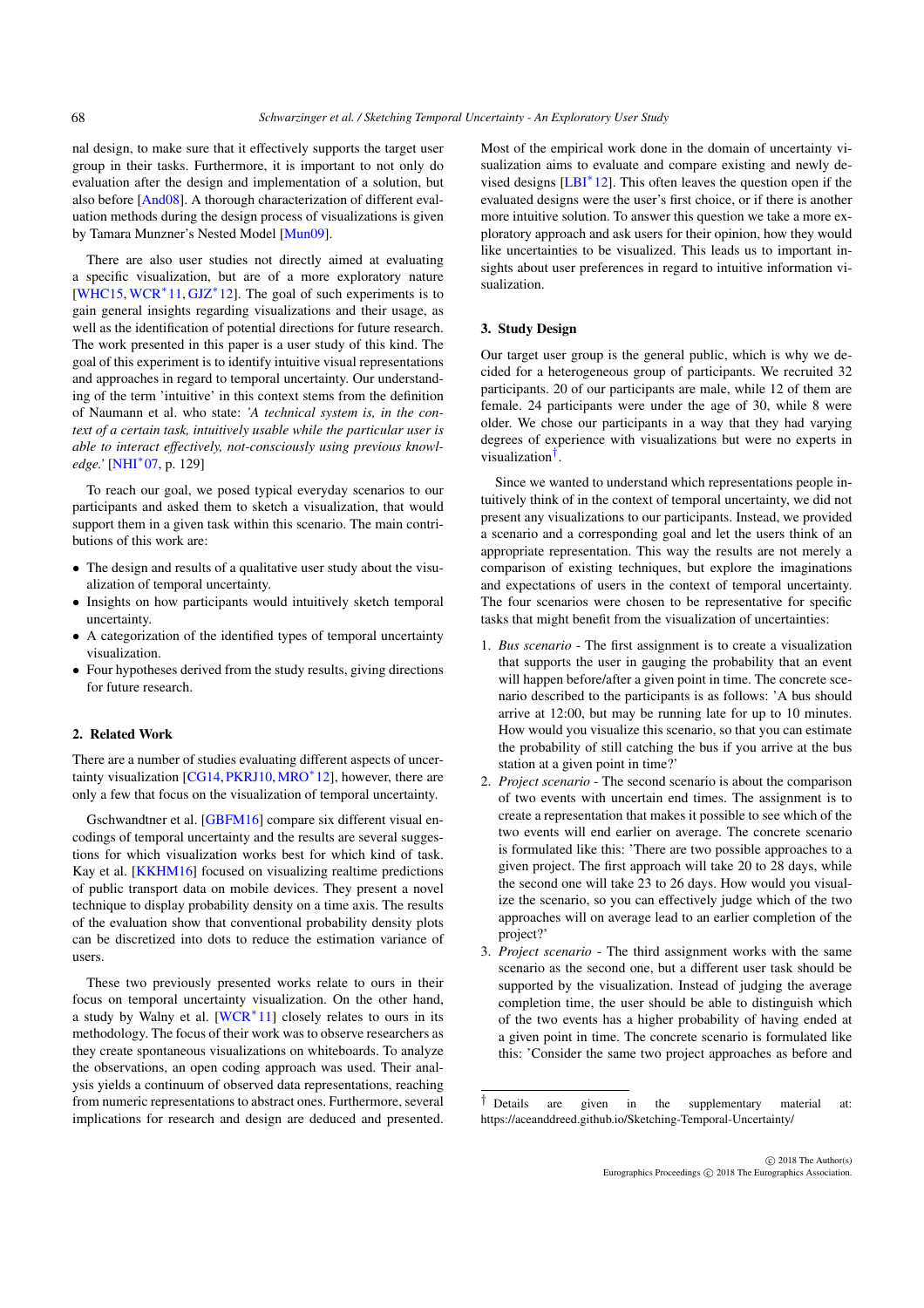<span id="page-2-1"></span>an additional given point in time. How would you visualize the scenario, so you can effectively gauge which approach is more likely to have finished until the given point in time?' This scenario and the previous one are collectively referred to as the *project scenario*.

4. *Lecture scenario* - The fourth and last scenario is about judging the probability of two events overlapping in time (i.e. taking place at the same time). The concrete scenario is formulated like this: 'Two lectures are taking place after each other. The first lecture will end between 11:50 and 12:05, while the second lecture will start between 12:00 and 12:15. How would you visualize this scenario to be able to judge the probability of an overlap of the two lectures? Furthermore, it should be possible to accurately judge the interval in which an overlap can take place.'

The evaluation was conducted separately with every participant. Every session started with a brief introduction of the purpose of this study and that uncertainty can simply be assumed to be uniform. Afterwards every participant was posed with these same four scenarios in the same order. We made sure everyone understood the scenarios and their tasks in detail. The answers we collected consisted of paper and pencil sketches (with one exception, as one participant preferred to draw on a computer) as well as oral explanations about details and possible interactive means.

## 4. Results

Almost every participant provided a sketch for Scenario 1, 2 and 4. Exceptions were one participant who was not able to provide any sketches and two participants who did not provide a drawing for the *bus scenario* or the *project scenario* respectively. Almost every participant (all but two participants) that provided a sketch for Scenario 2, argued that this sketch also supports the user task of Scenario 3 and hence, did not provide a separate sketch for this scenario. For this reason we assigned a collective name to the two scenarios and evaluated them as one. In total 93 sketches $\frac{1}{x}$  and corresponding descriptions were collected which we analyzed with an open coding approach. In the first step appropriate categories need to be defined, by which every sketch can be classified. In our case these categories were defined by cooperatively going through the collected material to look for distinctive features, which led to the following categories (Figure [1](#page-0-0) shows example drawings for each category):

C1 – Explicit. Explicit representations somehow encode the uncertainty of an event at a given point in time explicitly, instead of representing the uncertainty by relative position of an element to the bounds of an uncertainty interval. This category is further split up into different types of explicit representations, which are not mutually exclusive.

- Icons. Some kind of icon, such as a smiley, encodes the uncertainty (Figure  $1$  (e)).
- Color Value. A color or gray-scale value encodes the uncertainty (Figure [1](#page-0-0) (i), and (h)).
- Length/Height. The uncertainty is encoded in the length or height of an element (Figure [1](#page-0-0) (e),  $(f)$ , and  $(h)$ ).
- Interaction. The exact uncertainty value is given interactively, for instance, by clicking an element or hovering it (Figure  $1(g)$  $1(g)$ ).

C2 – Temporal Line Chart. A form of a conventional line chart on a temporal axis is used to encode the uncertainty (Figure [1](#page-0-0) (e), (f), and (h)). Sketches that fall into this category always also count for the category Explicit–Length/Height.

 $C3$  – Clock. A clock metaphor was used (Figure [1](#page-0-0) (d)).

C4 – Bounded. The uncertainty is given as bounds of an uncer-tainty interval (Figure [1](#page-0-0) (a), (b), (c), and (g)).

C5 – Horizontal Time. Time is represented on a horizontal axis (Figure [1](#page-0-0) (a), (b), (i), (e), (f), (g), and (h)).

C6 – Vertical Time. The time is represented on the vertical axis  $(Figure 1(c))$  $(Figure 1(c))$  $(Figure 1(c))$ .

Furthermore, the sketches of the *project scenario* and the *lecture scenario* were divided into juxtaposed and superimposed representations. The results of the *lecture scenario* are further split up by counting how many superimposed views are using color value to distinguish the two visualized lectures. The collected results for each scenario are presented in Figure [2,](#page-3-0) [3](#page-3-1) and [4](#page-3-2) respectively. By looking at the overall results it can be seen that uncertainty is most often explicitly represented through length or height. Icon representations on the other hand were only used in the *bus scenario*. The reason for this could be that this is the only scenario that has a 'good' and a 'bad' outcome (catching or missing the bus), which lends itself to a visualization using smileys or thumbs-up/down representations. Interaction is particularly popular in the *project scenario*. This might be due to the comparison task which requires exact probability values. In the *lecture scenario* the share of bounded representations is higher than in the other scenarios. We believe that this is due to the complexity of the task. It is hard to come up with a good visualization that actually conveys the overlap of two lectures well. This leads many participants to resort to a simple representation of two overlapping intervals. In the *project scenario* juxtaposed representations are more popular than superimposed views, while in the *lecture scenario* it is the other way around. A reason for this could be the nature and focus of the respective tasks. The *project scenario* focuses on the difference of the two intervals, while the *lecture scenario* specifically asks for the overlap of two intervals.

We believe that the true value of our results becomes evident when combining them with other studies on this topic. For instance, Gschwandtner et al. [\[GBFM16\]](#page-4-0) identified gradient plots to be well suited for judging specific probability values at specified points in time. However, it is not known, for instance, how long it took study participants to understand this kind of visual encoding. As our results indicate that gradient plots are intuitive, we can conclude that gradient plots are recommendable for this task. Moreover, Gschwandtner et al. recommended ambiguation, i.e. using a lighter color to convey uncertain parts of an interval (similar to our *bounded* category). Our results suggest that they are also intuitive. Another interesting connection can be observed between Corell and Gleicher's [\[CG14\]](#page-4-12) work, which identifies multiple problems of error bars. We believe it is noteworthy that not a single drawing we collected featured a representation that can be considered an error

<span id="page-2-0"></span><sup>‡</sup> all sketches can be found in the supplementary material at: https://aceanddreed.github.io/Sketching-Temporal-Uncertainty/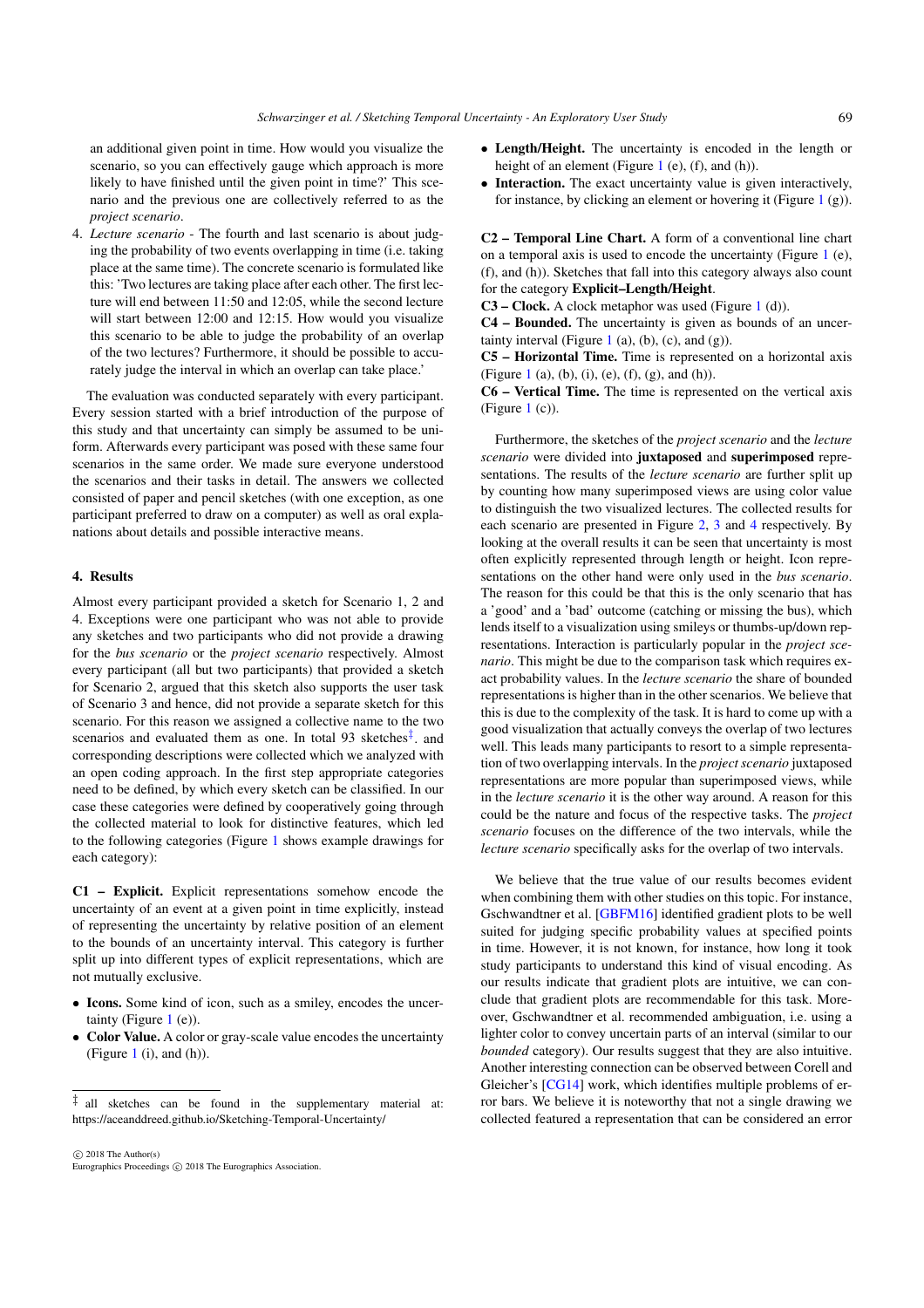bar. We derived four hypotheses from these results which are meant to guide future research:

H1 – Line charts and gradient plots are suited for judging specific probability values of points in time. Almost two thirds of the collected sketches for the *bus scenario* featured an explicit representation of uncertainty. The most common types are line charts. We also encountered gradient plots, which are very effective for this kind of task [\[GBFM16\]](#page-4-0).

H2 – Icons, such as smiley faces, are suited to convey rough probability values, which do not have to be judged precisely. The 31 sketches of the *bus scenario* feature four icon representations. We believe that these are quick to decipher, but lack precision.



<span id="page-3-0"></span>Figure 2: *The bars show how many of the 30 collected sketches fall into each category. Explicit representations may use multiple types of encodings. In this case they are represented by the corresponding hatched areas.*

H3 – Multiple juxtaposed views are better suited to support the comparison of two or more events than superimposed views. The results of the *project scenario* feature almost four times as many sketches with juxtaposed views than superimposed ones.

H4 – Most people prefer an explicit representation of the underlying uncertainty, even if it is not directly relevant for the task at hand. In the first task of the *project scenario* only the average values of the two compared projects are of relevance. Still, the underlying uncertainty was often explicitly represented.

## 5. Discussion and Conclusion

We conducted an exploratory study of 32 participants sketching temporal uncertainty based on scenarios featuring low-level tasks, which might occur in real world applications. Our results yielded the identification of nine frequent categories, and led us to the formulation of four hypotheses. These hypotheses, however, are not evaluated yet. They merely present interesting observations, which are supposed to give direction to future work. Moreover, the presented list of hypotheses is not exhaustive. Further assumptions, which can be subject of future work, can be made by interpreting patterns and outliers of the presented study results. One could, for instance, investigate why time is almost never depicted on the vertical axis, or why juxtaposition is used more often for comparison



<span id="page-3-1"></span>Figure 3: *These are the results of the project scenario, which yielded 32 drawings. In contrast to the results of the bus scenario presented in Figure [2,](#page-3-0) there are additional categories for superimposed and juxtaposed representations.*



<span id="page-3-2"></span>Figure 4: *The results of the 31 lecture scenario sketches also feature categories for superimposed and juxtaposed views. Furthermore, the chart shows that half of the superimposed views use color value to visually distinguish the visualized lectures.*

tasks, while superposition is more frequent in the scenario about temporarily overlapping events. To find more concrete answers toward the intuitiveness of temporal uncertainty visualizations much future work needs to be done. Quantifying this property is inherently hard, since intuitiveness is subjective and probably also affected by the environment a visualization is situated in.

Our results shed light on the user's perspective when it comes to the visualization of temporal uncertainty. They show which types of visualizations are chosen by users, and thus, are intuitively understood. Considering these insights in addition to the effectiveness of a visualization type, allows us to give better recommendations how to visualize temporal uncertainty.

#### Acknowledegments

This work was supported by the Centre for Visual Analytics Science and Technology CVAST, funded by the Austrian Federal Ministry of Science, Research, and Economy in the exceptional Laura Bassi Centres of Excellence initiative (#840262).

<span id="page-3-3"></span>70